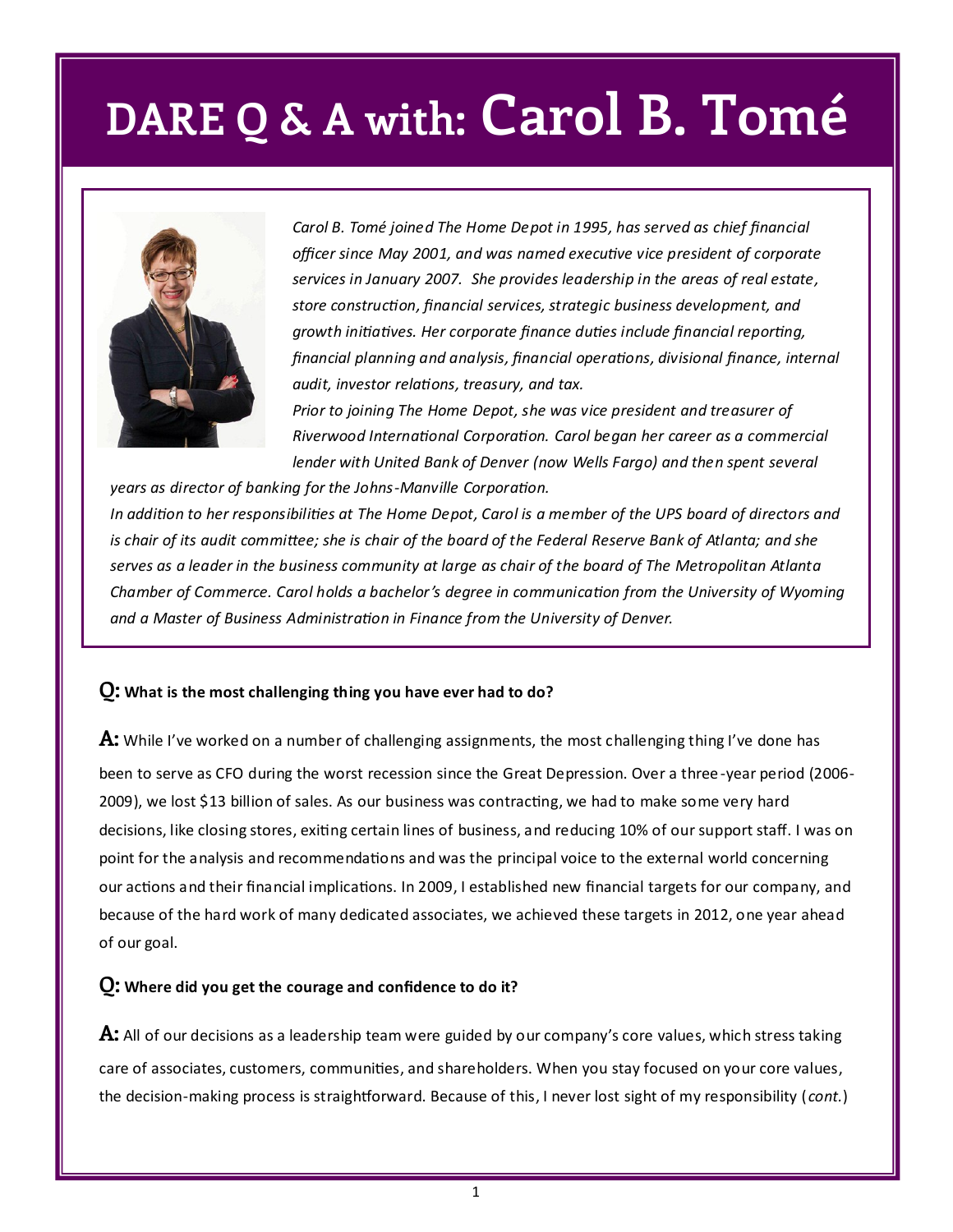## **DARE Q & A with: Carol B. Tomé**

**A:** (*cont.*) to these key groups, especially our associates. I realized that they were all counting on me, and that I couldn't let them down. For instance, when we decided to close our Expo business, I visited the impacted stores and talked to both customers and associates about our decision. I wanted them to know that these were hard decisions that were not made lightly, and I wanted to shake their hands and personally thank associates for their service and customers for their business.

While we had to make difficult decisions, we also had ample opportunity to show that we were committed to taking care of our store associates. While other companies were cutting bonuses and eliminating 401(k) matches, we chose to continue those incentives for our associates, as well

as annual pay increases. The Home Depot's founders, Bernie Marcus and Arthur Blank, said that if you take care of the associates, they will take care of the customers and everything else takes care of itself. I believe in that philosophy to my core…and our investment has paid off! Despite having weathered tough economic conditions, our company is still in stellar financial condition.

**"Putting people first is absolutely the right thing to do."** 

## **Q: What is the biggest mistake you have ever made? What did you learn and how did you recover?**

**A:** Luckily I've never done anything that derailed my career, but I had a few missteps along the way. I'm a passionate person and sometimes my passion gets in the way of effectiveness. So I've learned to check it a bit and channel my passion in ways that rally the troops. I've also learned that it isn't about me; it is about everyone else. Putting people first is absolutely the right thing to do. I didn't always do that, but I do now. For more than eleven years, I've never lost anyone on my team that I didn't want to lose. I'm proud of that.

**Q: If you had a young woman you cared deeply about entering the workforce today, what single piece of advice would you have for her?**

A: Be real, authentic, and genuine. Don't be what you think people want you to be. Be you.

### **Q: What advice do you have for building self-confidence?**

**A:** Surround yourself with people who give you positive reinforcement as well as a dose of reality when needed. Recite poems or phrases that give you confidence. Two of my favorites: from the Bible, ( *cont.*)